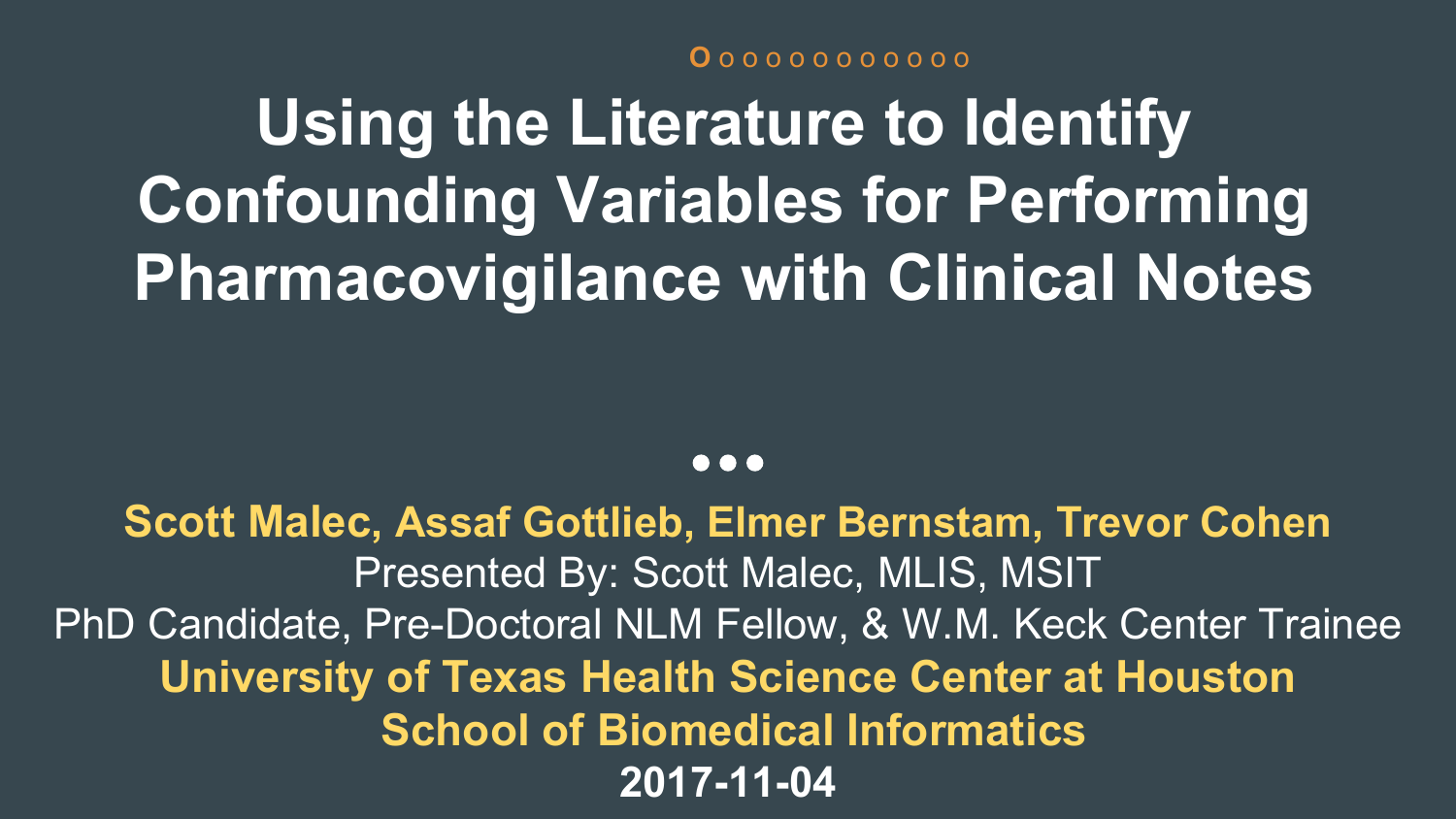#### o **O** o o o o o o o o o o

### **Overview**

! **Motivation**

### ! **Background**

- Confounding
- Causal Modeling
- Literature-Based Discovery
- ! **Data and Methods**
- ! **Results and Discussion**
- ! **Current/Future Work**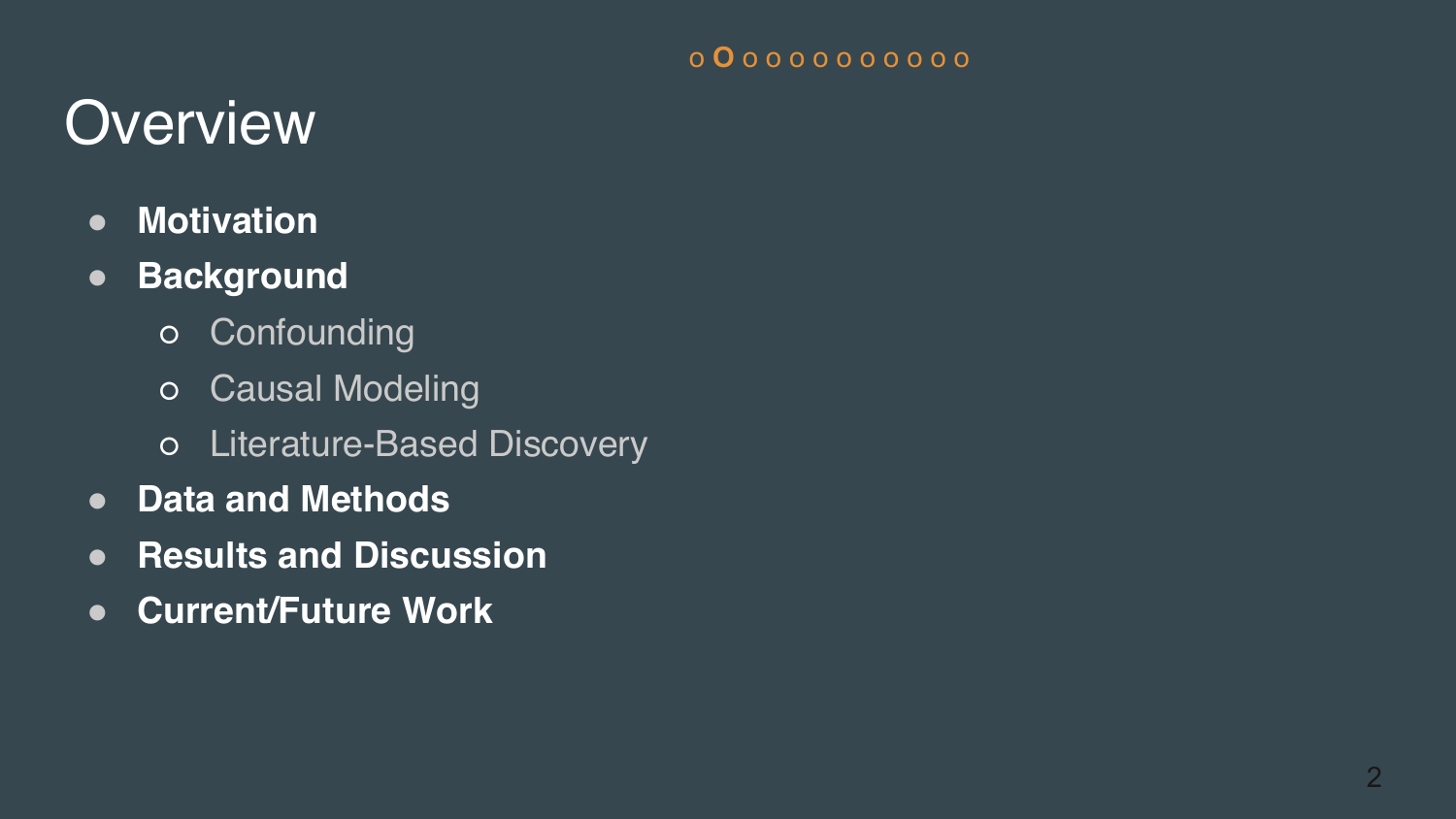#### o o **O** o o o o o o o o o

### **Motivation**

- ! **Adverse drug events** (ADEs): 807K events and 124K deaths in 2014 (FAERS)
- ! **Pharmacovigilance**: *FDA approval is not the end*
- ! **Spontaneous Reporting Systems** (SRSs) (e.g., FAERS, EudraVigilance)
	- Underreporting, lack of context, inaccuracy, **Botsis, 2015; Hersh et al., 2013**
- ! **Electronic Health Records** (EHR)
- **Confounding** introduces bias in between predictor and outcome of interest
- ! **Prior Approaches**
	- Meta-analysis, **Harpaz et al, 2013**, lasso shrinkage regression, **Li et al, 2014, 2015**
- ! **Why causal modeling and discovery?**
	- We wish to know the direction of influence, not merely correlation
	- $\circ$  X<sup> $\rightarrow$ </sup>Y : X "CAUSES" Y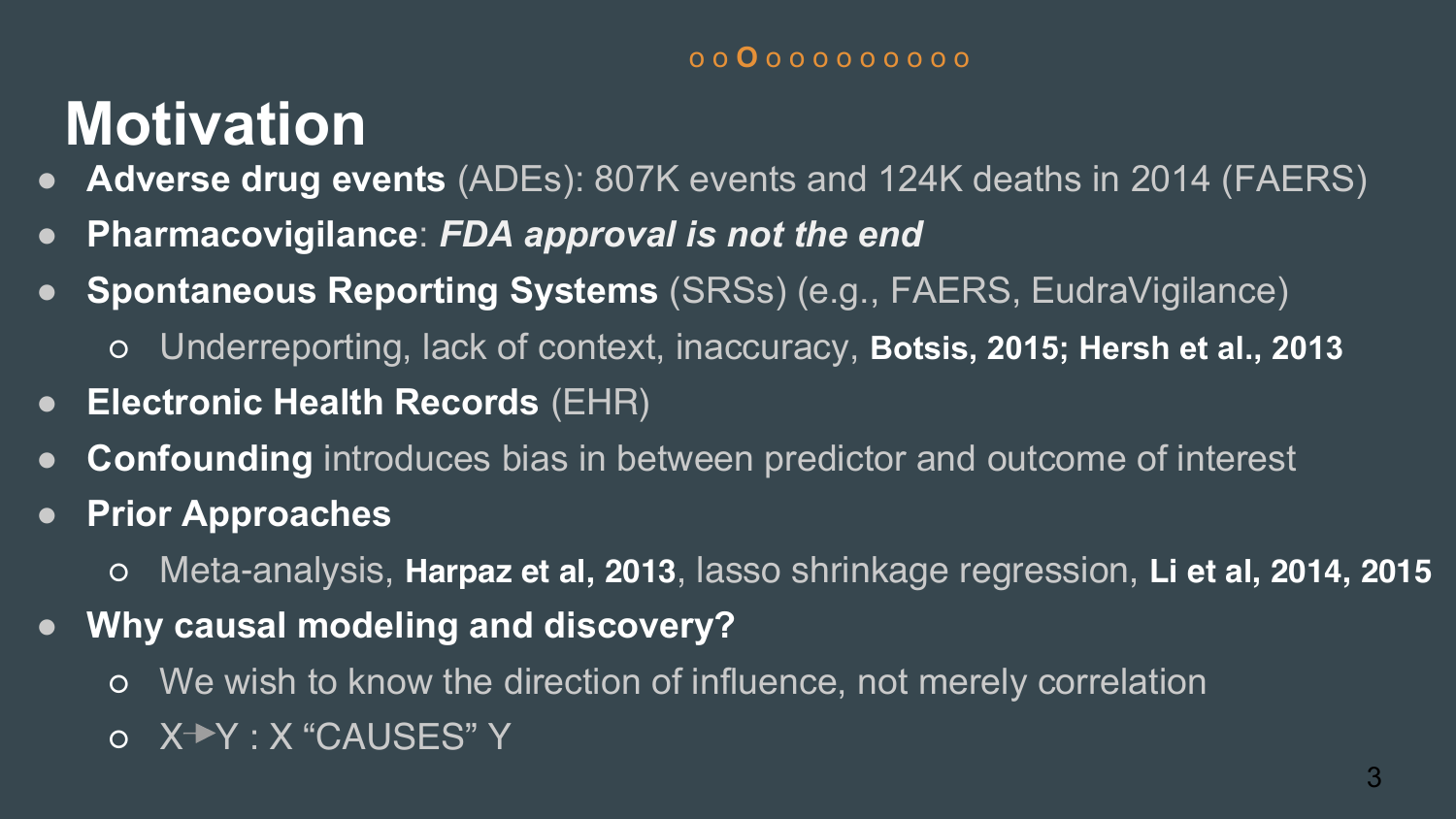#### o o o **O** o o o o o o o o

## **Literature-Based Confounder Discovery**

- ! **Literature Based Discovery** *("LBD")*
	- **Swanson et al., 1986 (Raynaud's syndrome and fish oil)**
	- **Hristovski et al., 2006 (Discovery Patterns ["DPs"])**
	- **Kilicoglu et al., 2012 (SemMedDB)**
	- **Shang et al., 2014 (DPs for Pharmacovigilance)**

*DPs: relational constraints that help discover meaningful implicit relationships.*

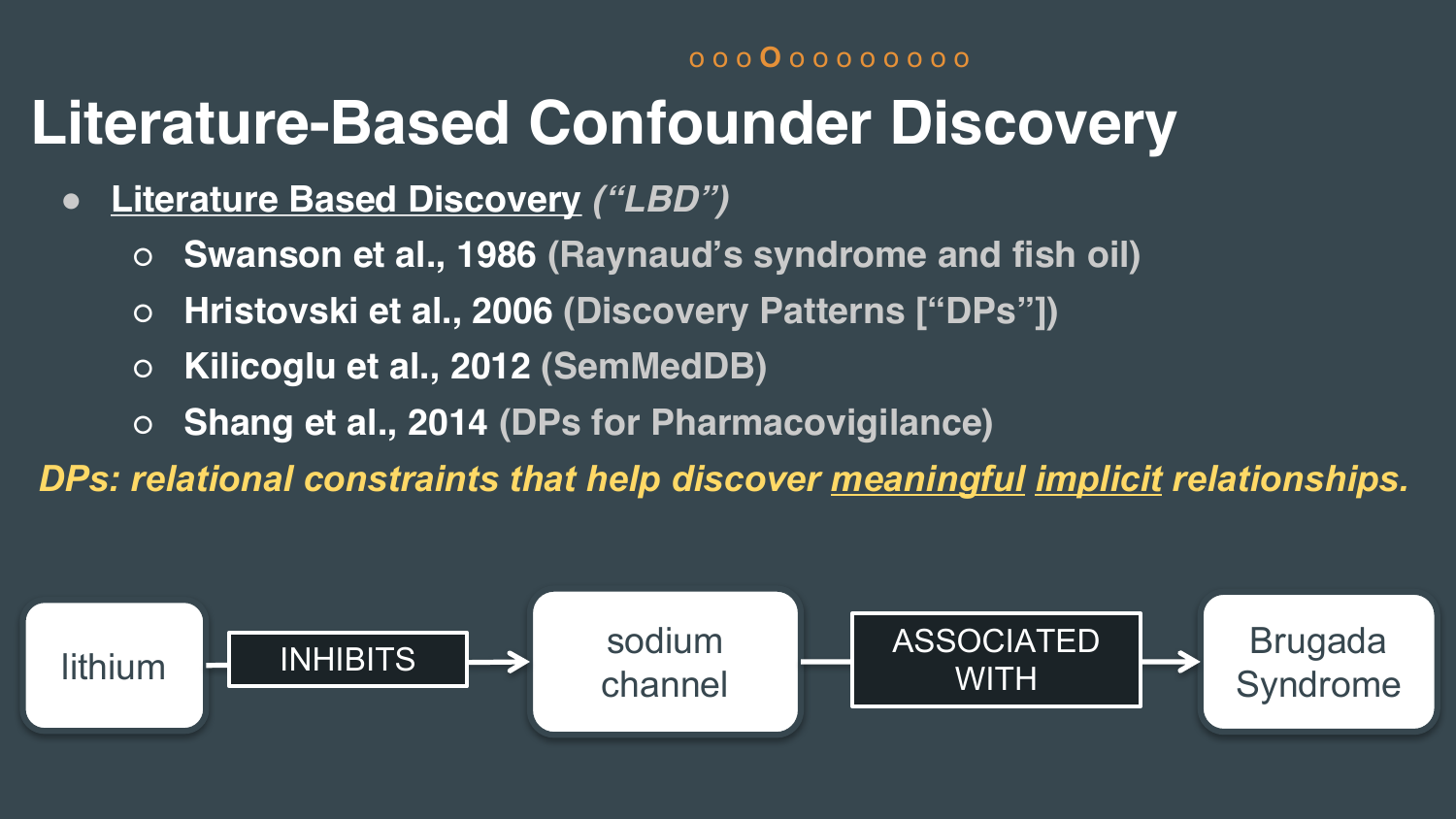#### o o o o **O** o o o o o o o

# **Hypothesis**

**Hypothesis: Predictions from literature-informed causal models will be more accurate than those from unadjusted statistical correlation.**

**Goal: Improve detection of drug safety signals in clinical notes.** 

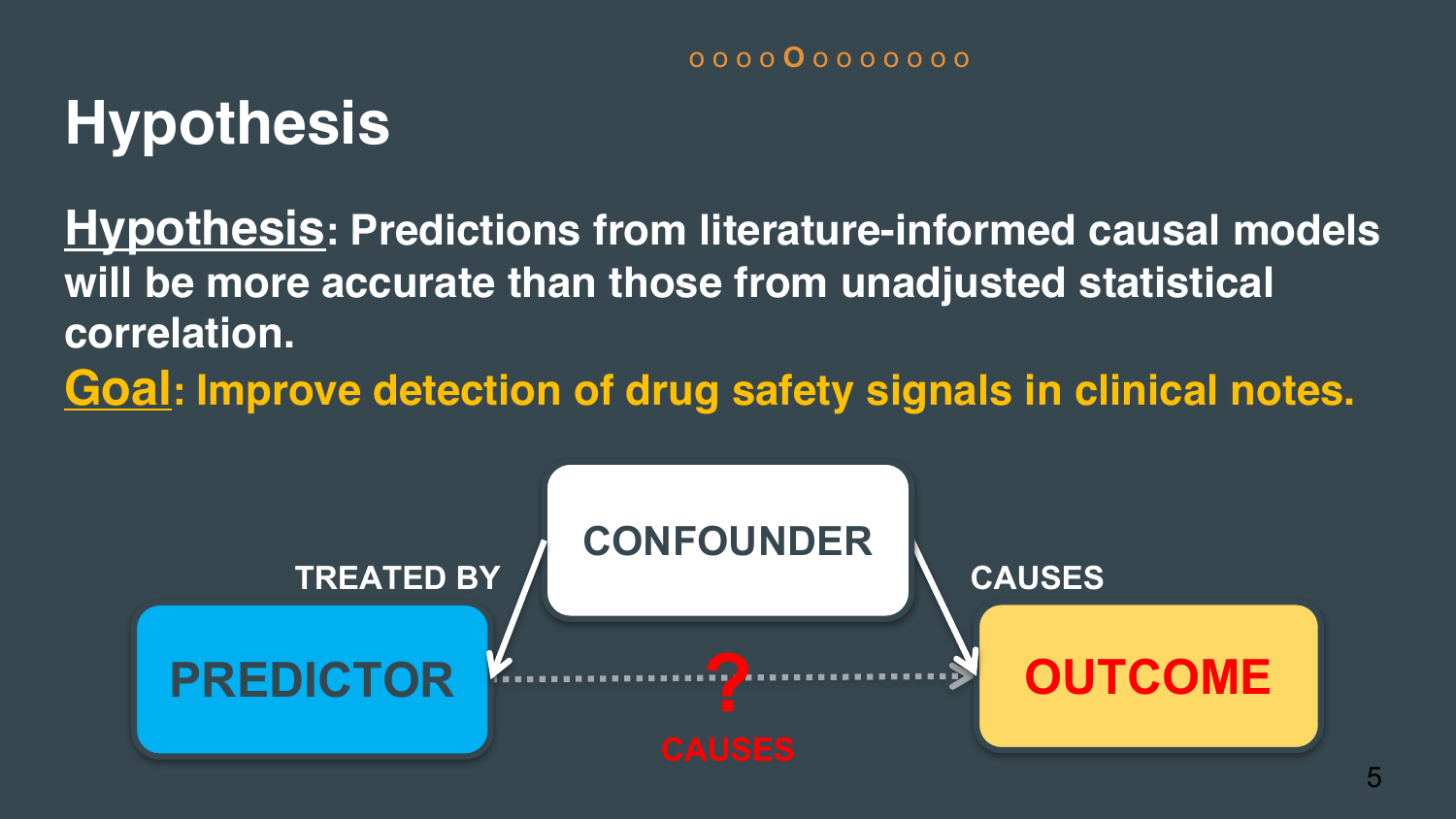#### o o o o **O** o o o o o o o

# **Hypothesis**

**Hypothesis: Predictions from literature-informed causal models will be more accurate than those from unadjusted statistical correlation.**

**Goal: Improve detection of drug safety signals in clinical notes.** 

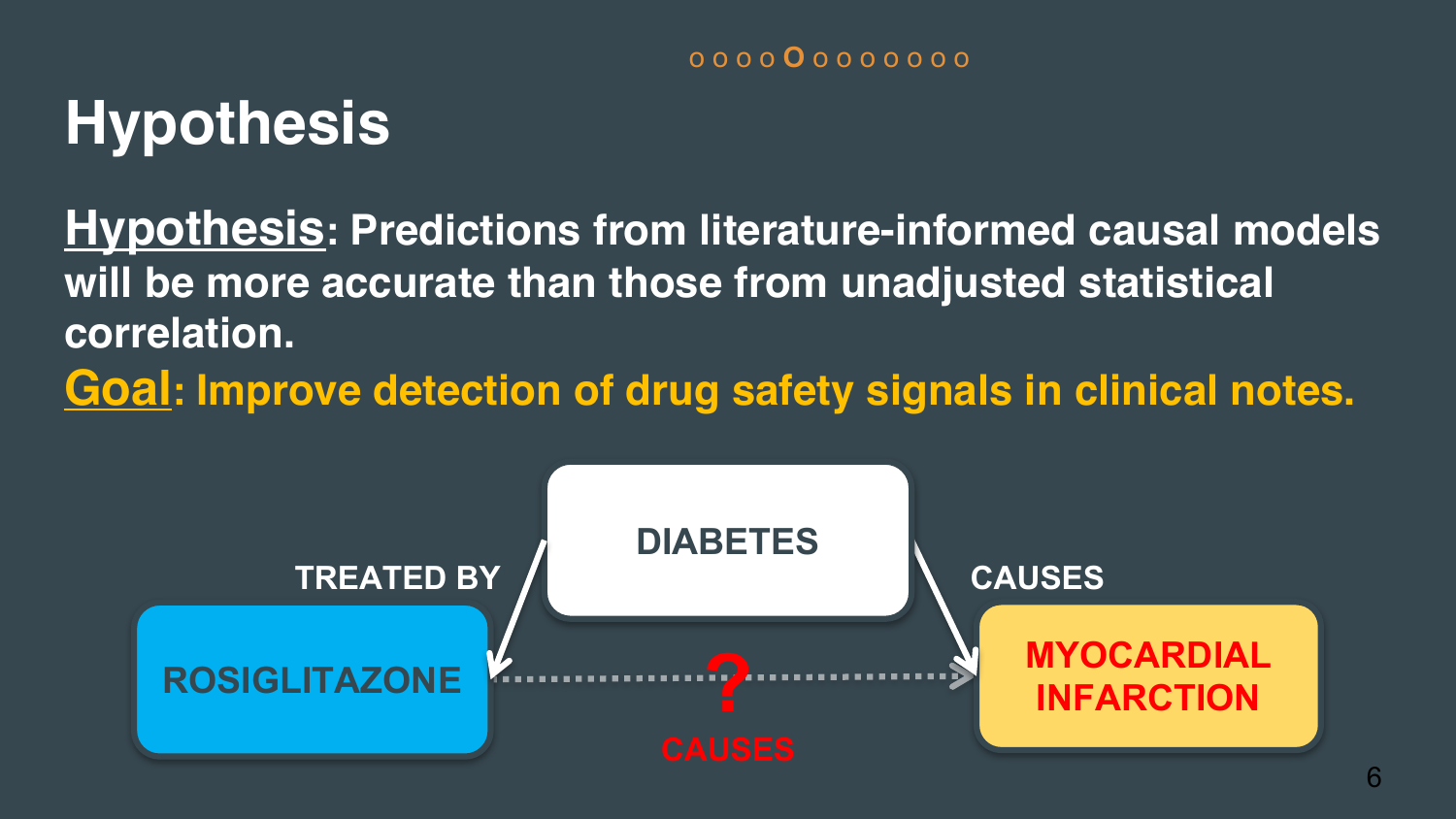#### o o o o o **O** o o o o o o

# **Data and Knowledge**

### ! **Data**

- Curated reference set 399 drug-ADE pairs, **Ryan et al., 2013**
- $\circ$  UT Clinical Data Warehouse subset  $\sim$ 2.2M outpatient notes ( $\sim$ 364k patients)
- Processed notes with MedLEE, **Friedman et al., 1995** à ~ 33K UMLS concepts

### ! **Knowledge**

- **SemMedDB:** ~70M predications extracted from MEDLINE as triple stores
- **EpiphaNet LBD system** (**http://epiphanet.uth.tmc.edu**)**, Cohen et al., 2010**
- ! **Reference standard**
	- 165 positive and 234 negative examples of drug ADE pairs, **Ryan et al., 2013**
	- Acute kidney injury; acute liver injury; gastrointestinal bleed; myocardial infarction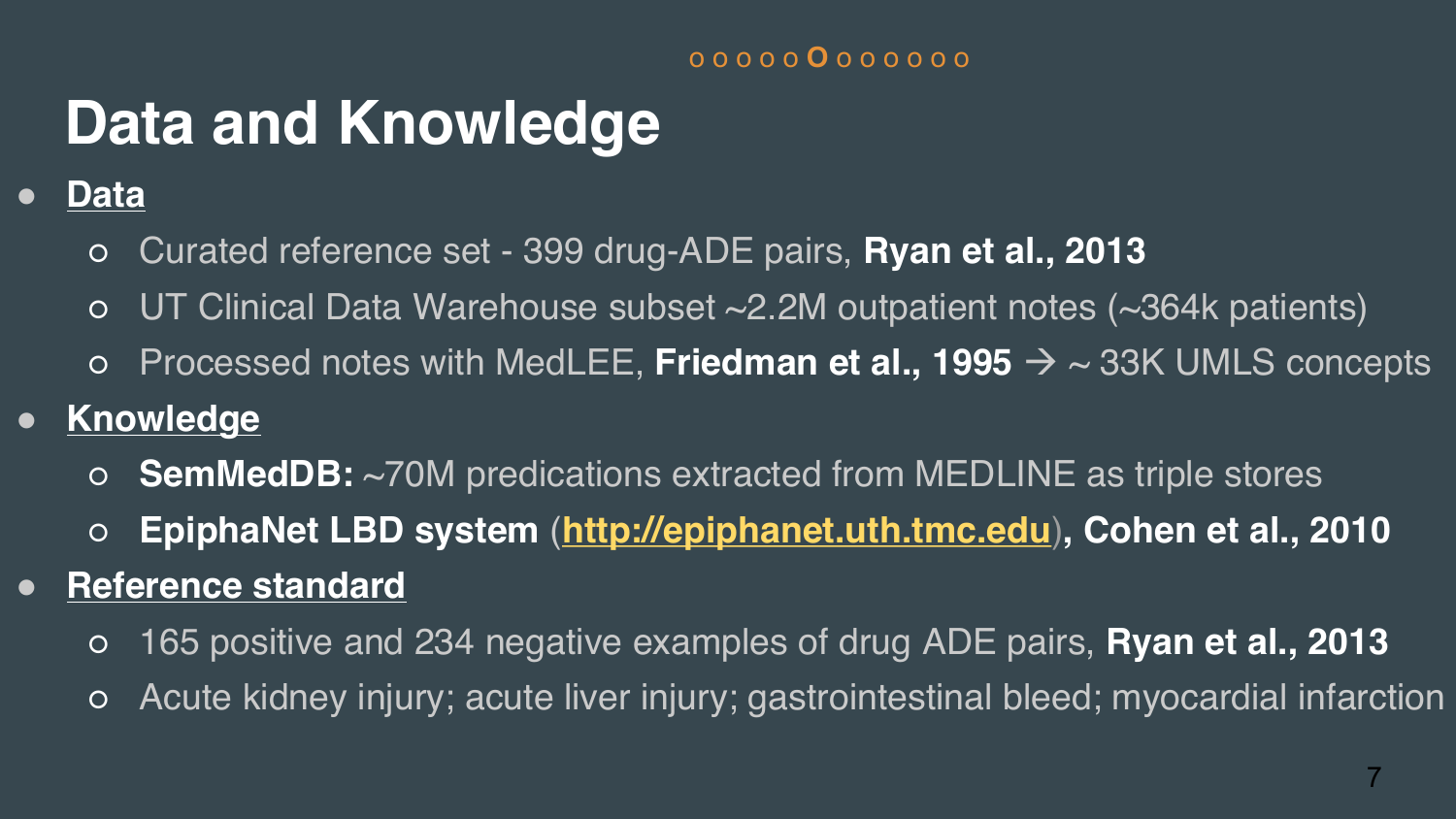#### o o o o o o **O** o o o o o

## **Method**

- Identify confounders query EpiphaNet backend **Discovery Pattern: drug TREATS x; x CAUSES ADE**
- o Test confounders using observational clinical data using FGeS in TETRAD, **Ramsey, 2015**
- Combinatorial expansion of all unique sets of confounders

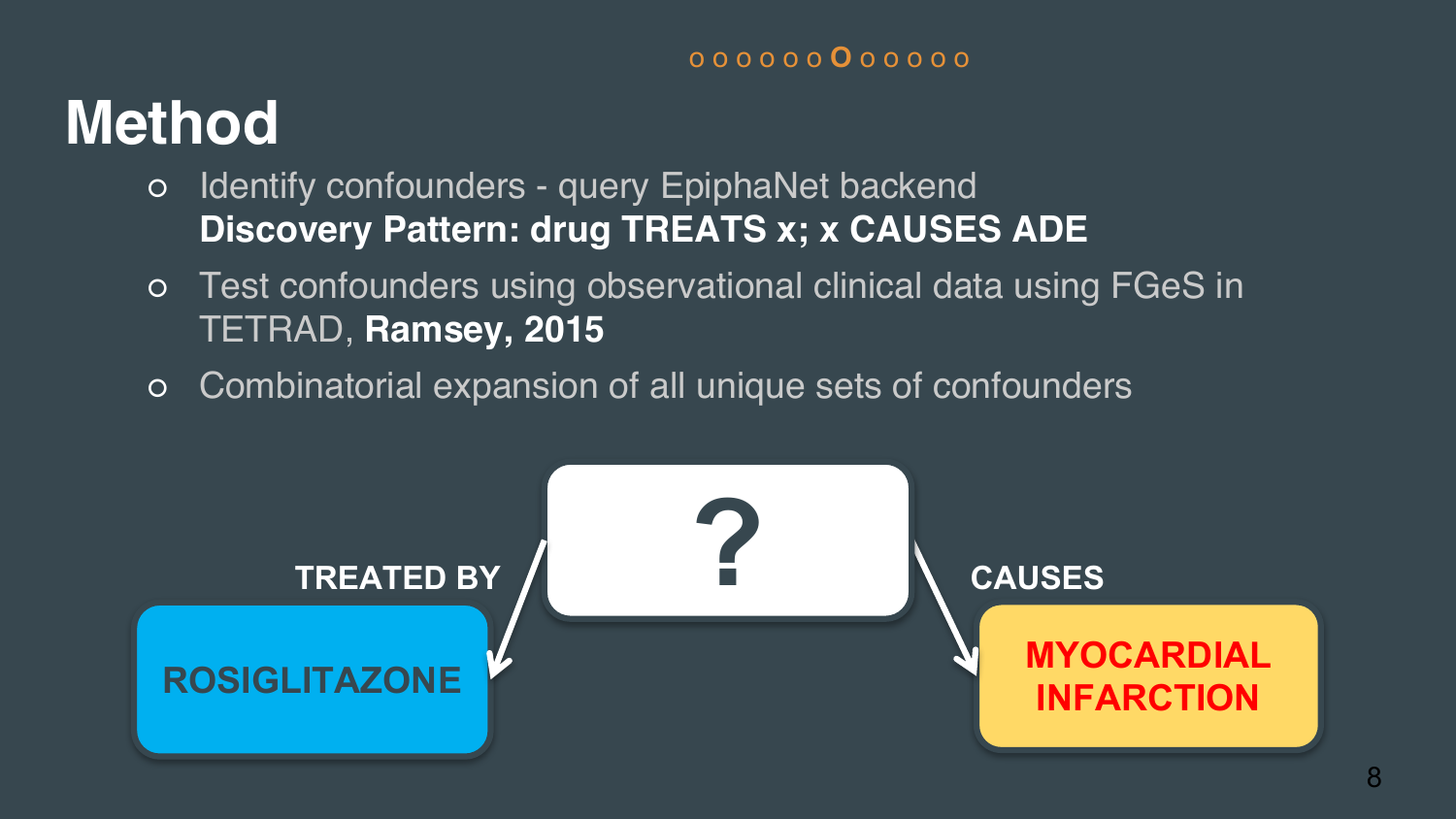#### o o o o o o **O** o o o o o

### **Method**

- Identify confounders query EpiphaNet backend **Discovery Pattern: drug TREATS x; x CAUSES ADE**
- Test confounders using observational clinical data using FGeS in TETRAD, **Ramsey, 2015**
- Combinatorial expansion of all unique sets of confounders

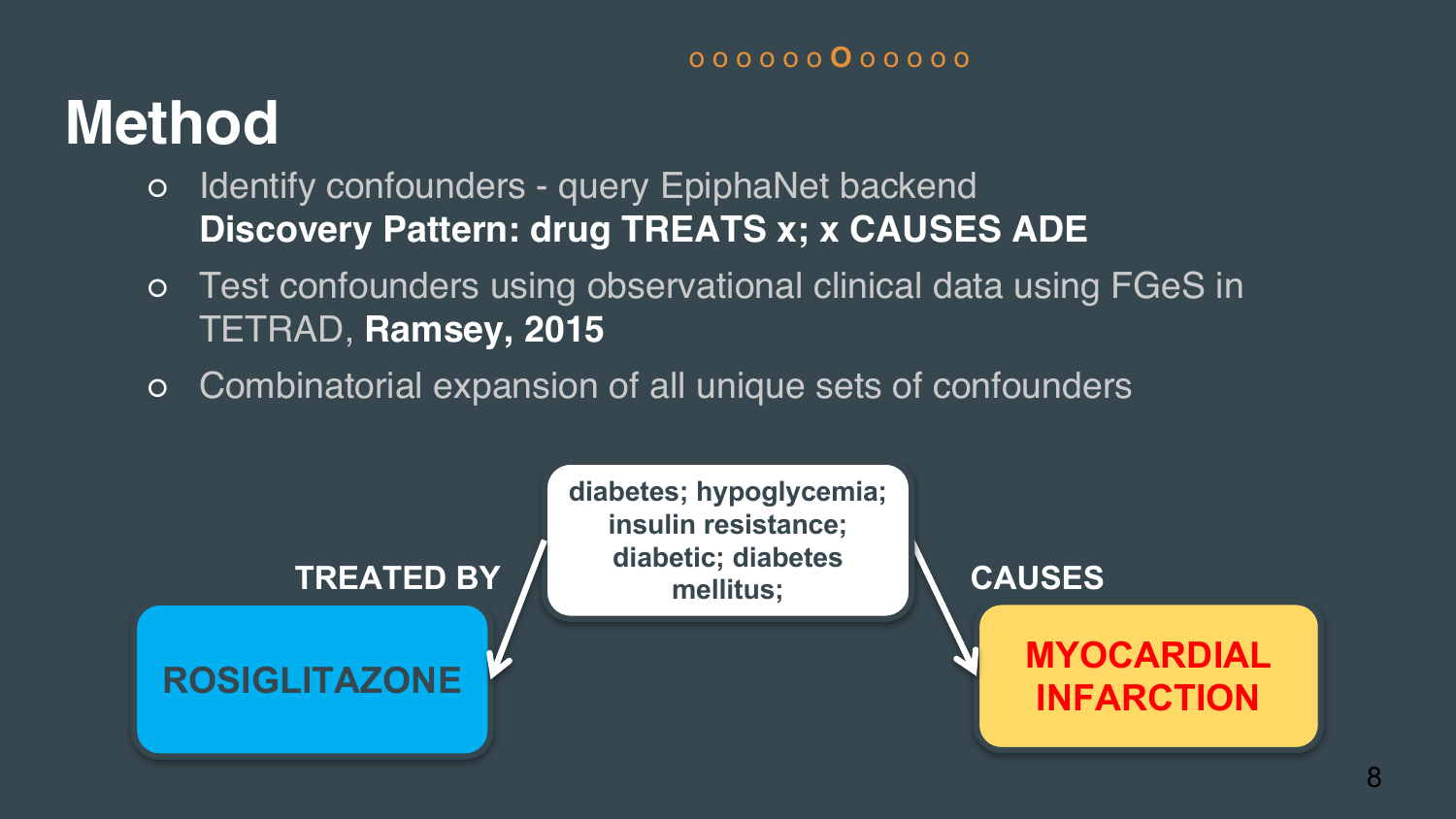#### o o o o o o o **O** o o o o

# **Combinatorial Expansion**

- A continuous value is required in order to calculate AUC using "ground truth" in reference dataset, **Ryan et al., 2013**
- Say we have a set of confounders **{ A**, **B**, **C }** that we wish to include in a model. We identify all unique permutations (order does not matter). **{** [**A**]**,** [**B**]**,** [**C**]**,** [**A**, **B**]**,** [**A**, **C**]**,** [**B**, **C**]**,** [**A**, **B**, **C**] **}**
- To calculate score for this set of confounders given 4 directed edges, the score would be **4 / 7 = 0.5714**

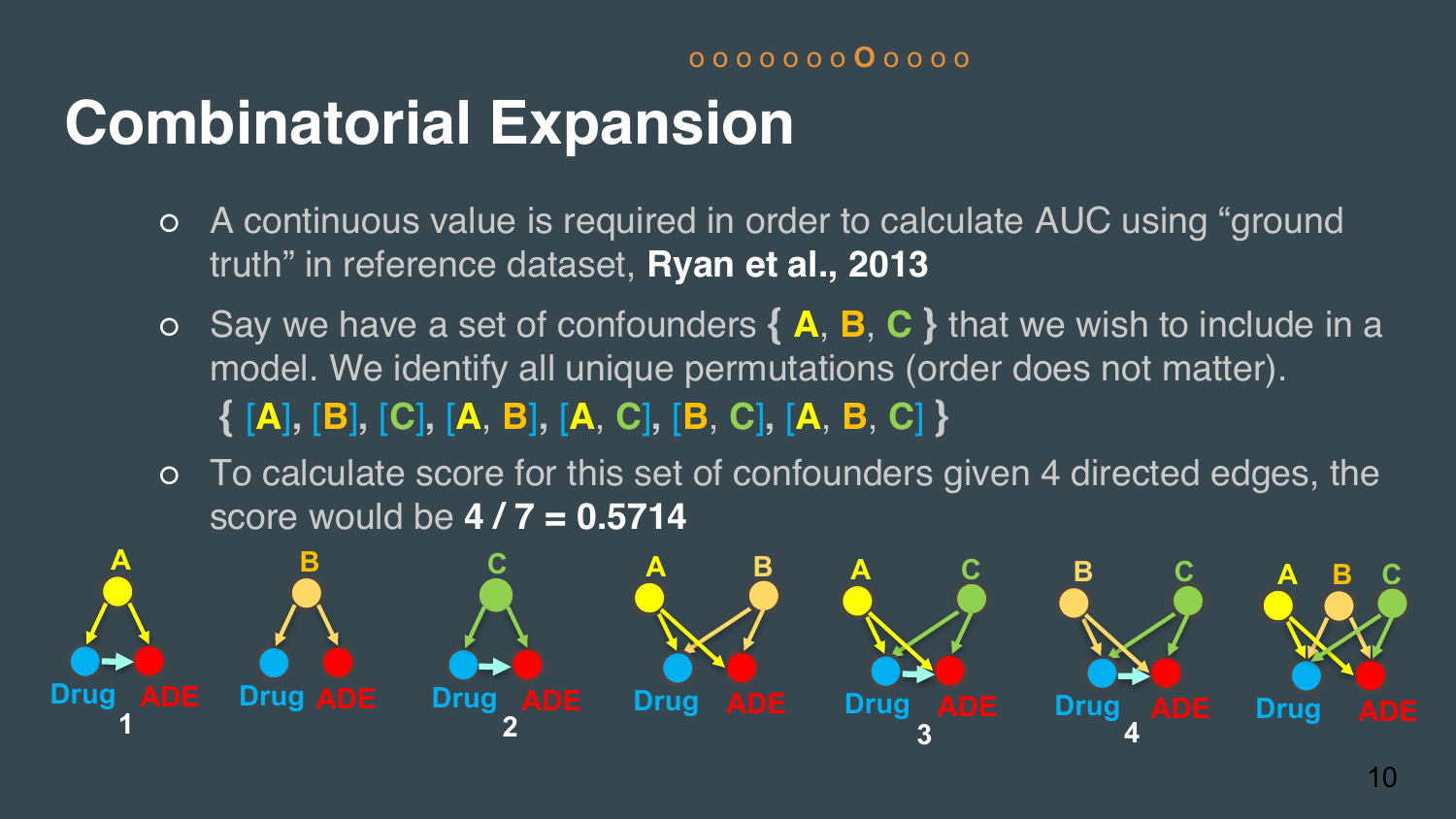| <b>ADE</b>                                             | <b>RESULTS</b><br>0000000000000                            |                         |
|--------------------------------------------------------|------------------------------------------------------------|-------------------------|
|                                                        | <b>Baseline AUC</b><br>(unadjusted logistic<br>regression) | <b>Causal model AUC</b> |
| <b>Gastrointestinal</b><br><b>Bleeding</b>             | 0.5643                                                     | 0.6912                  |
| <b>Acute Kidney</b><br><b>Injury</b>                   | 0.5547                                                     | 0.6598                  |
| <b>Acute Liver</b><br><b>Injury</b>                    | 0.4957                                                     | 0.5449                  |
| <b>Acute</b><br><b>Myocardial</b><br><b>Infarction</b> | 0.4946                                                     | 0.56                    |
| <b>Overall</b>                                         | 0.504                                                      | 0.5704                  |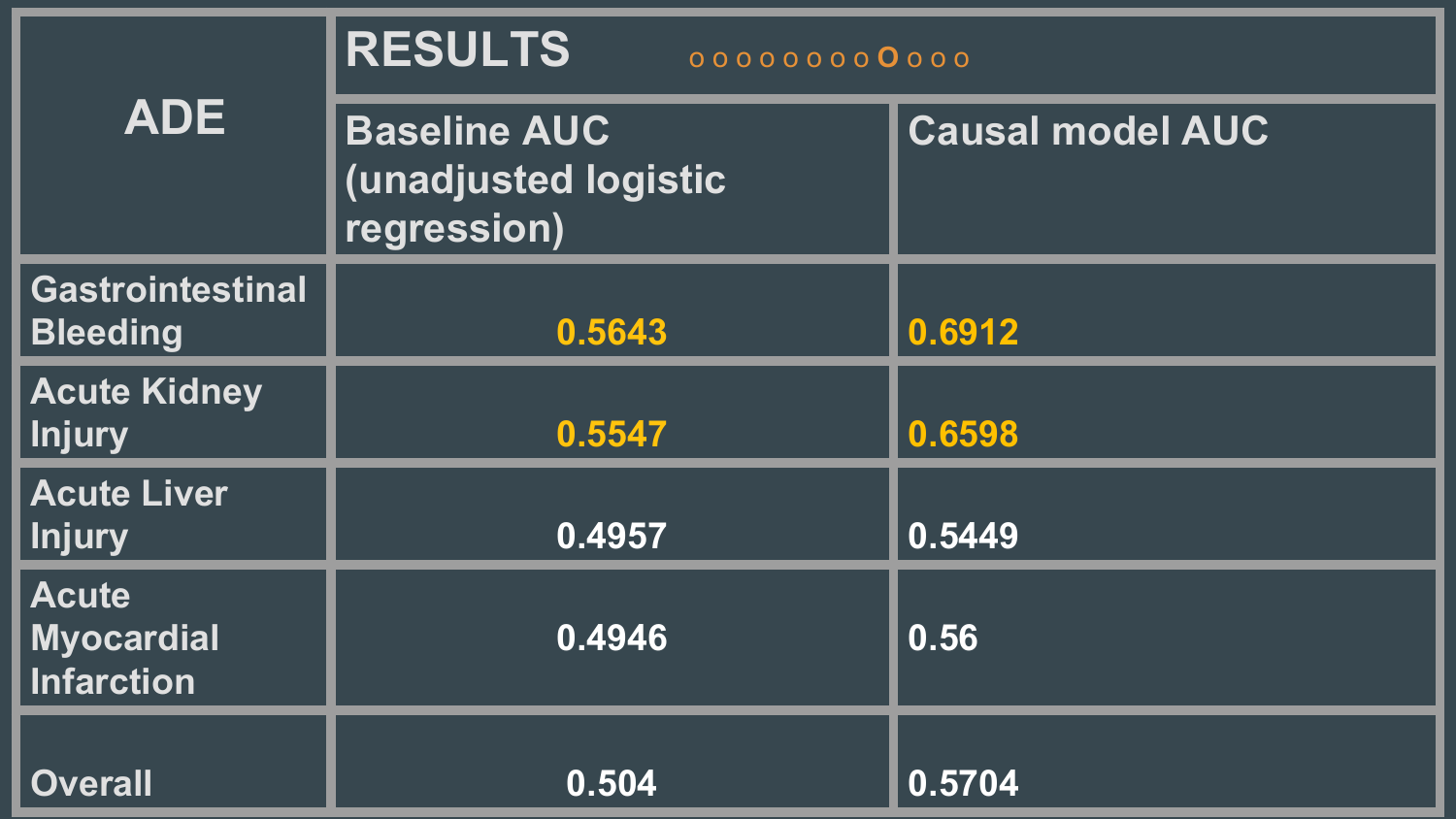#### o o o o o o o o o **O** o o

### **Discussion**

- ! **Findings**
	- **LBD was able to identify confounders in the EHR**
	- **Improvements of 0.10-0.13 when baseline is above noise**

### ! **Limitations**

- **Improvements only evident when there is already decent "signal"**
- **co-medications would have been helpful**
- **Performance is not on par with meta-analysis, Li et al., 2015, Harpaz et al., 2017**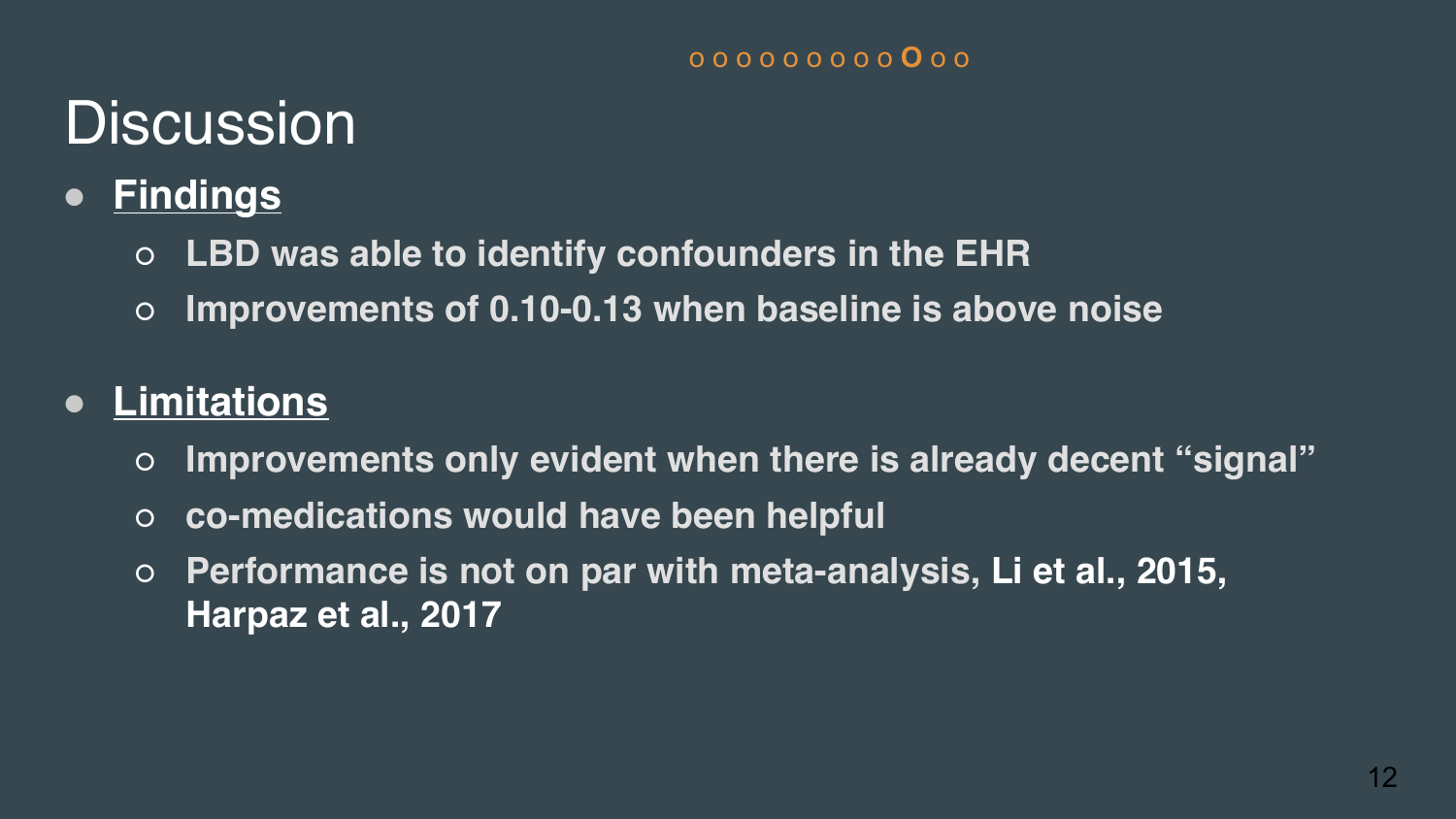#### o o o o o o o o o o **O** o

# **What is next?**

### **• Future Work**

- Replace combinatorial expansion procedure with *parameter estimation*
- o Incorporate more procedures to reject unhelpful covariates
- Identify and incorporate *co-medication* confounders